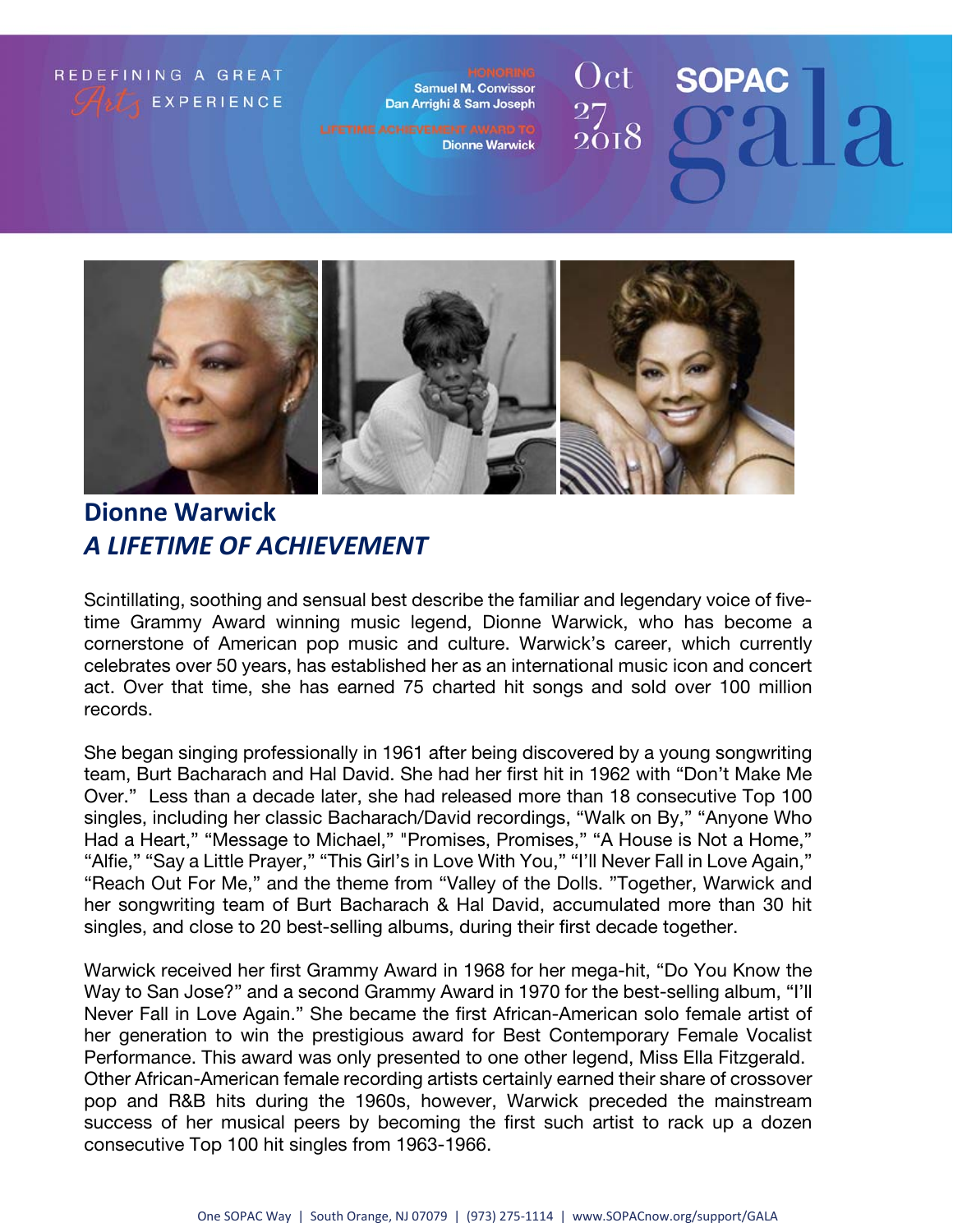# **SOPA**

Warwick's performance at the Olympia Theater in Paris, during a 1963 concert starring the legendary Marlene Dietrich, skyrocketed her to international stardom. As Warwick established herself as a major force in American contemporary music, she gained popularity among European audiences as well. In 1968, she became the first solo African-American artist among her peers to sing before the Queen of England at a Royal Command Performance. Since then, Warwick has performed before numerous kings, queens, presidents and heads of state.

Warwick's recordings of songs such as "A House is not a Home," "Alfie," "Valley of the Dolls," and "The April Fools," made her a pioneer as one of the first female artists to popularize classic movie themes.

Warwick began singing during her childhood years in East Orange, New Jersey, initially in church. Occasionally, she sang as a soloist and fill-in voice for the renowned Drinkard Singers, a group comprised of her mother Lee, along with her aunts, including Aunt Cissy, Whitney Houston's mom, and her uncles. During her teens, Warwick and her sister Dee Dee started their own gospel group, The Gospelaires.

Warwick attended The Hartt College of Music in Hartford, Connecticut, and during that time, began making trips to New York to do regular session work. She sang behind many of the biggest recording stars of the 1960s including Dinah Washington, Sam Taylor, Brook Benton, Chuck Jackson, and Solomon Burke, among many others. It was at this time that a young composer named Burt Bacharach heard her sing during a session for The Drifters and asked her to sing on demos of some new songs he was writing with his new lyricist Hal David. In 1962, one such demo was presented to Scepter Records, which launched a hit-filled 12 -year association with the label.

Known as the artist who "bridged the gap," Warwick's soulful blend of pop, gospel and R&B music transcended race, culture, and musical boundaries. In 1970, Warwick received her second Grammy Award for the best-selling album, "I'll Never Fall In Love Again," and began her second decade of hits with Warner Bros. Records. She recorded half a dozen albums, with top producers such as Thom Bell, Holland-Dozier-Holland, Jerry Ragavoy, Steve Barri, and Michael Omartian. In 1974, she hit the top of the charts with "Then Came You," a million-selling duet with The Spinners. She then teamed up with Isaac Hayes for a highly successful world tour, "A Man and a Woman."

In 1976, Warwick signed with Arista Records, beginning a third decade of hit-making. Arista Records label-mate Barry Manilow produced her first Platinum-selling album, "Dionne," which included back-to-back hits "I'll Never Love This Way Again," and "Déjà vu." Both recordings earned Grammy Awards, making Warwick the first female artist to win the Best Female Pop and Best Female R&B Performance Awards.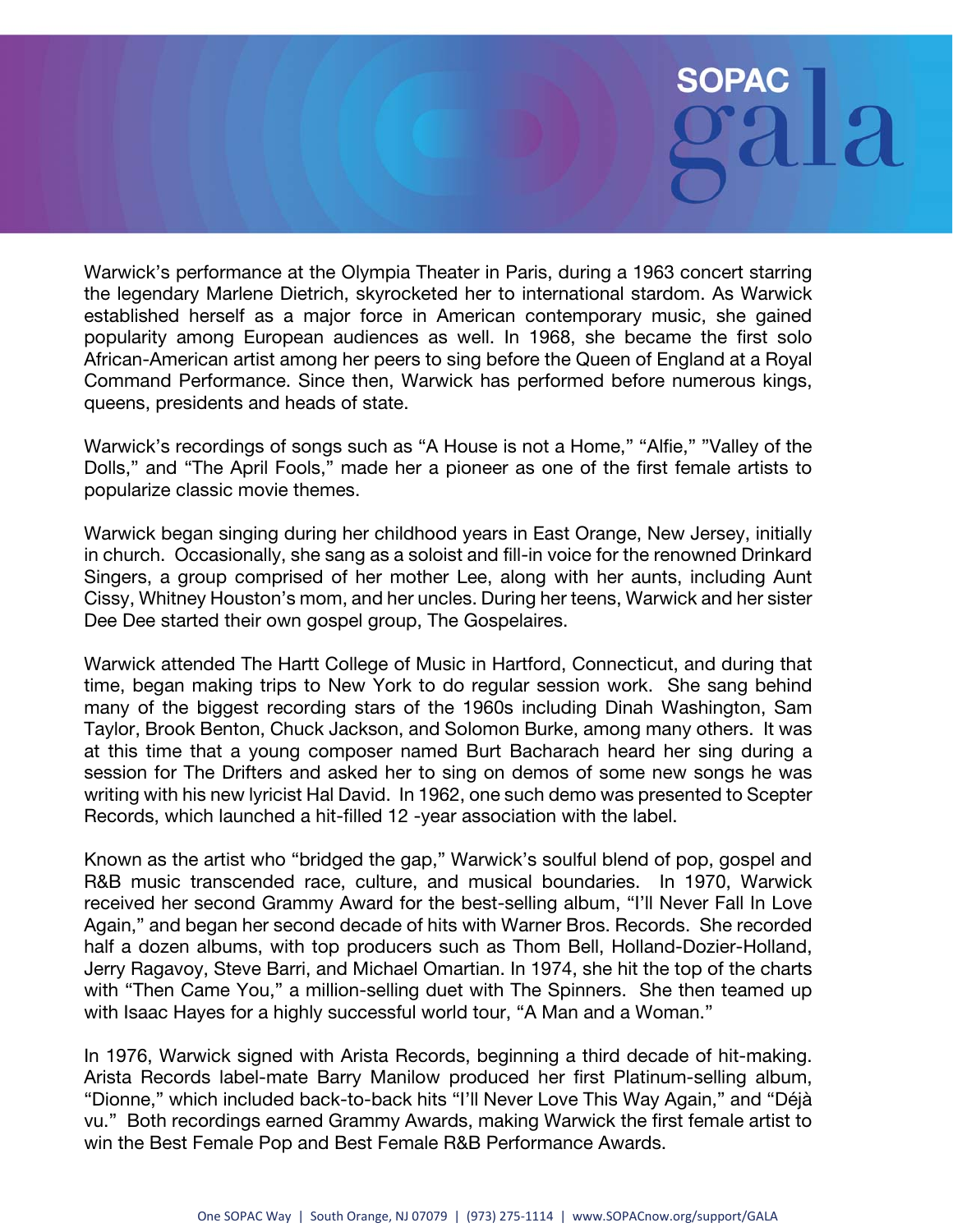# **SOPA**

Warwick's 1982 album, "Heartbreaker," co-produced by Barry Gibb and the Bee Gees, became an international chart-topper. In 1985, she reunited with composer Burt Bacharach and longtime friends Gladys Knight, Elton John and Stevie Wonder to record the landmark song "That's What Friends Are For," which became a number one hit record around the world and the first recording dedicated to raising awareness and major funds (over \$3 Million) for the AIDS cause in support of AMFAR, which Warwick continues to support.

Throughout the 1980′s and 1990′s, Warwick collaborated with many of her musical peers, including Johnny Mathis, Smokey Robinson, Luther Vandross, Jeffrey Osborne, Kashif and Stevie Wonder. Warwick was also host of the hit television music show, "Solid Gold." In addition, she recorded several theme songs, including "Champagne Wishes & Caviar Dreams," for the popular television series "Lifestyles of the Rich & Famous," and "The Love Boat," for the hit series from Aaron Spelling. In November, 2006 Warwick recorded an album of duets, "My Friends & Me," for Concord Records, a critically acclaimed Gospel album, "Why We Sing," for Rhino/Warner Records, and a new jazz album, "Only Trust Your Heart," a collection of standards, celebrating the music of legendary composer Sammy Cahn for Sony Red/MPCA Records.

Additionally, in September 2008, Warwick added "author" to her list of credits with two best-selling children's books, "Say A Little Prayer," and "Little Man," and her first bestselling autobiography, "My Life As I See It" for Simon & Schuster.

Always one to give back, Warwick has supported and campaigned for many causes and charities close to her heart, including AIDS, The Starlight Foundation, children's hospitals, world hunger, disaster relief and music education for which she has been recognized and honored and has raised millions of dollars. In 1987, she was appointed the first United States Ambassador of Health by President Ronald Reagan and in 2002, served as Global Ambassador for Health and Ambassador for the United Nations' Food & Agriculture Organization (FAO), and she continues to serve as Ambassador today. In recognition of her accomplishments and support of education, a New Jersey school was named in her honor, the Dionne Warwick Institute for Economics and Entrepreneurship. Warwick was also a key participating artist in the all-star charity single, "We Are the World," and in 1984, performed at "Live Aid."

Celebrating 50 years in entertainment, and the 25th Anniversary of "That's What Friends Are For," Warwick hosted and headlined an all-star benefit concert for World Hunger Day in London. In addition, she was honored by AMFAR in a special reunion performance of "That's What Friends are For," alongside Elton John, Gladys Knight and Stevie Wonder at AMFAR's Anniversary Gala in New York City. Warwick also received the prestigious 2011 Steve Chase Humanitarian Arts & Activism Award by the Desert